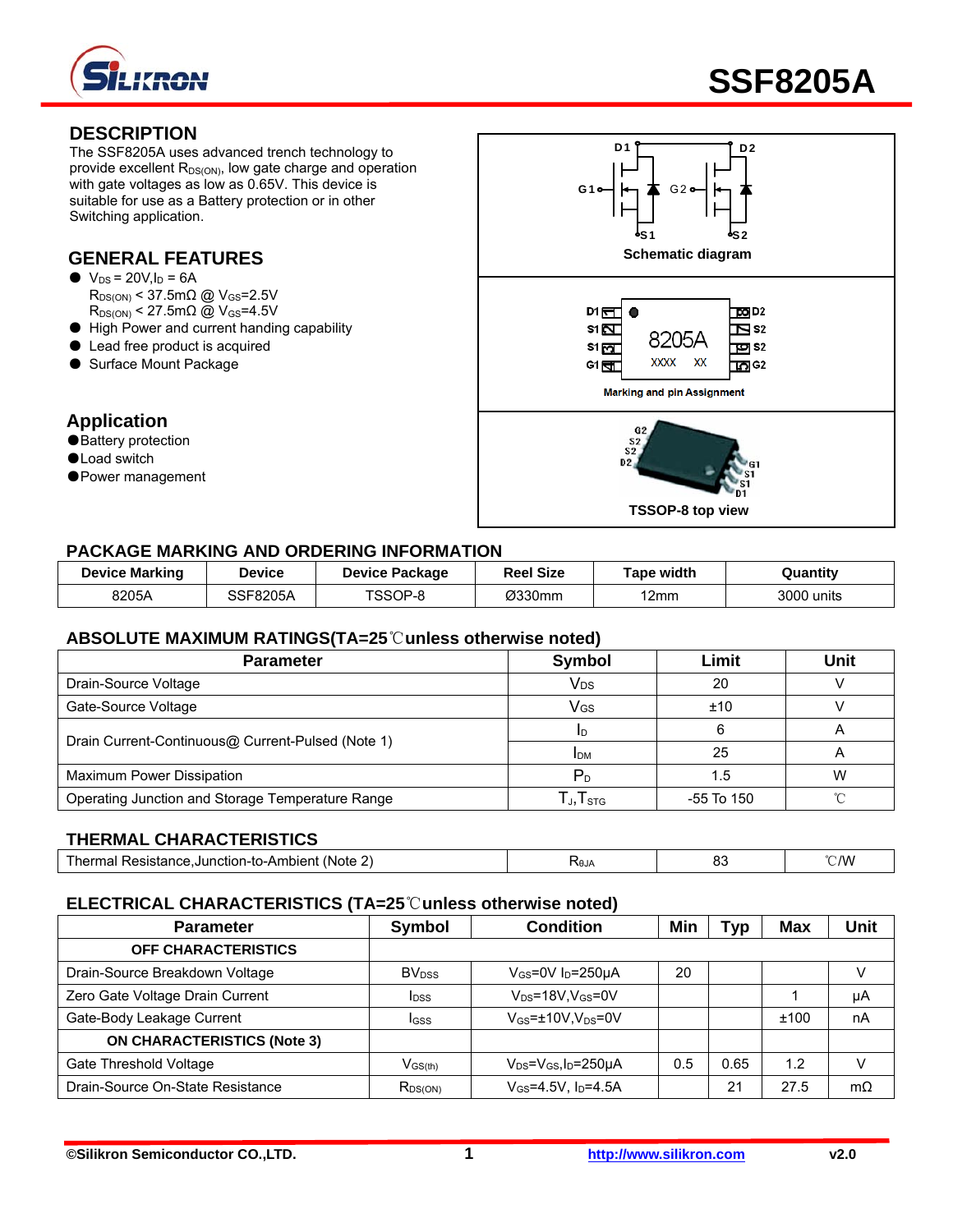

# **SSF8205A**

|                                           |                  | $V_{GS} = 2.5V$ , $I_D = 3.5A$                           | 30   | 37.5 | $m\Omega$ |
|-------------------------------------------|------------------|----------------------------------------------------------|------|------|-----------|
| Forward Transconductance                  | $g_{FS}$         | $V_{DS} = 5V I_D = 4.5A$                                 | 10   |      | S         |
| <b>DYNAMIC CHARACTERISTICS (Note4)</b>    |                  |                                                          |      |      |           |
| Input Capacitance                         | $C_{\text{lss}}$ |                                                          | 600  |      | PF        |
| <b>Output Capacitance</b>                 | C <sub>oss</sub> | $V_{DS} = 8V, V_{GS} = 0V,$<br>$F = 1.0 MHz$             | 330  |      | PF        |
| Reverse Transfer Capacitance              | C <sub>rss</sub> |                                                          | 140  |      | PF        |
| <b>SWITCHING CHARACTERISTICS (Note 4)</b> |                  |                                                          |      |      |           |
| Turn-on Delay Time                        | $t_{d(on)}$      | $V_{DD} = 10V$ , $I_D = 1A$<br>$V_{GS} = 4.5V$ , RGEN=60 | 10   | 20   | nS        |
| Turn-on Rise Time                         | tr               |                                                          | 11   | 25   | nS        |
| Turn-Off Delay Time                       | $t_{d(off)}$     |                                                          | 35   | 70   | nS        |
| <b>Turn-Off Fall Time</b>                 | t                |                                                          | 30   | 60   | nS        |
| <b>Total Gate Charge</b>                  | $Q_{g}$          | $V_{DS}$ =10V, $I_D$ =6A,<br>$V$ <sub>GS</sub> =4.5V     | 10   | 15   | nC        |
| Gate-Source Charge                        | $Q_{gs}$         |                                                          | 2.3  |      | nC        |
| Gate-Drain Charge                         | $Q_{\text{gd}}$  |                                                          | 3    |      | nC        |
| <b>DRAIN-SOURCE DIODE CHARACTERISTICS</b> |                  |                                                          |      |      |           |
| Diode Forward Voltage (Note 3)            | $V_{SD}$         | $V_{GS} = 0V, I_S = 1.7A$                                | 0.72 | 1.2  | v         |
| Diode Forward Current (Note 2)            | <sub>s</sub>     |                                                          |      | 1.7  | A         |

## **NOTES:**

**1.** Repetitive Rating: Pulse width limited by maximum junction temperature.

**2.** Surface Mounted on FR4 Board, t ≤ 10 sec.

**3.** Pulse Test: Pulse Width ≤ 300μs, Duty Cycle ≤ 2%.

**4.** Guaranteed by design, not subject to production testing.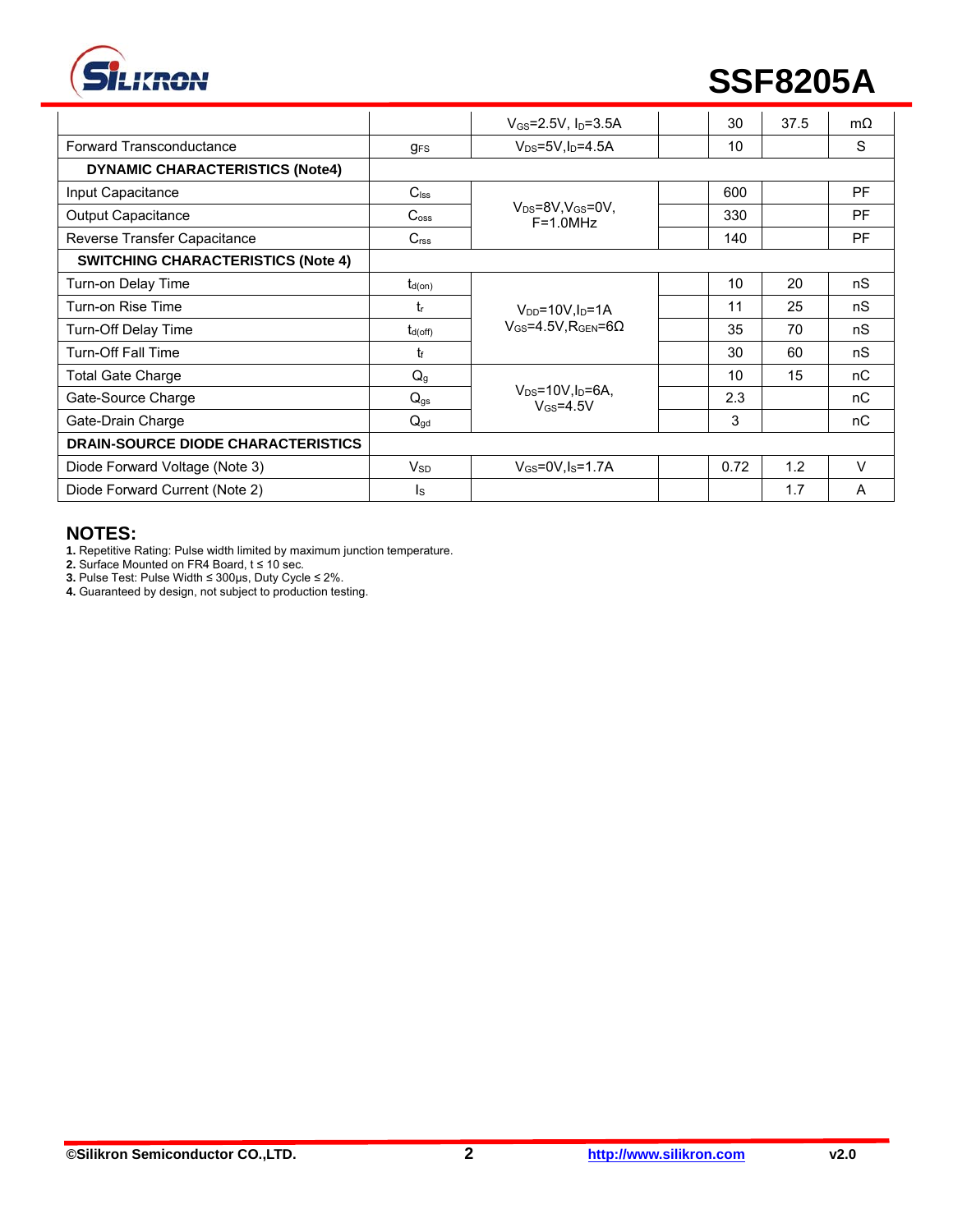

## **TYPICAL ELECTRICAL AND THERMAL CHARACTERISTICS**

Rgen Vin G Vdd Rl Vout S D

**Figure 1:Switching Test Circuit**

**V<sub>IN</sub>**  $V_{\text{OUT}}$ **10% 10% 50% 50% PULSE WIDTH INVERTED**  $\mathbf{t}_{\mathsf{d}(on)}$ **90% tr ton 90% 10% toff**  $t_{d(off)}$ **tf 90%**

**Figure 2:Switching Waveforms**



**Figure 5 Output CHARACTERISTICS**



**Figure 4 Drain Current**



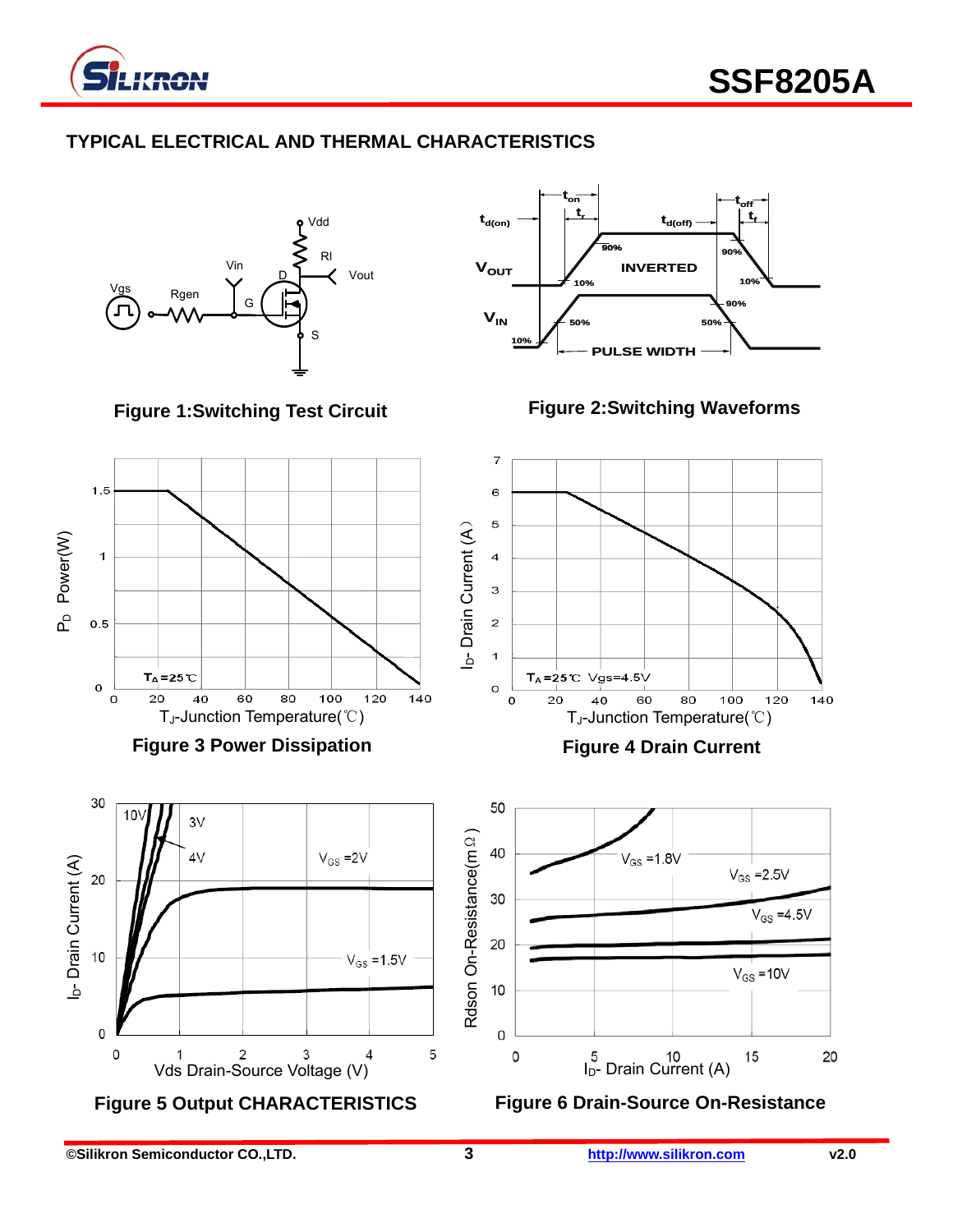

## **SSF8205A**

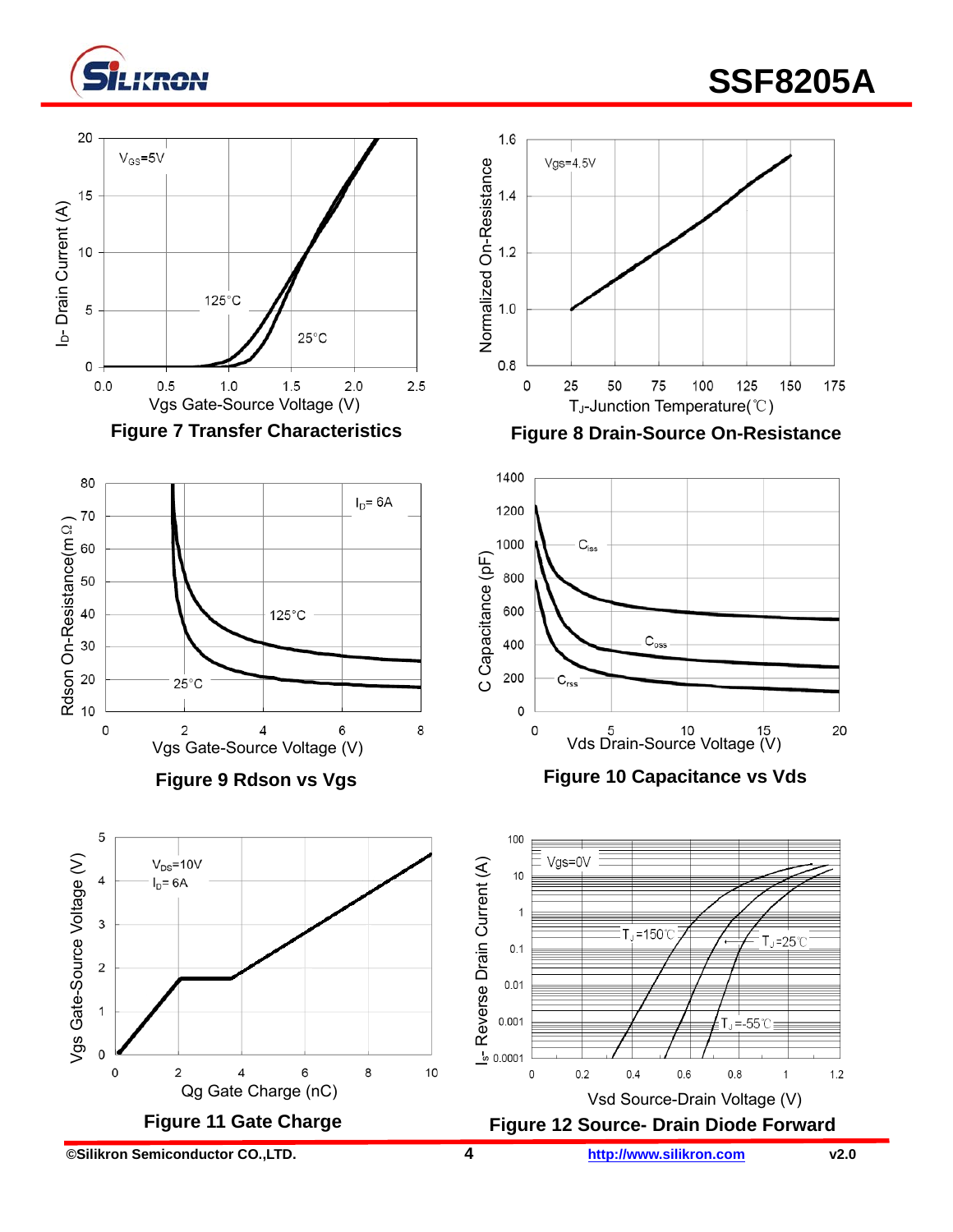





**Figure 13 Safe Operation Area**



**Figure 14 Normalized Maximum Transient Thermal Impedance**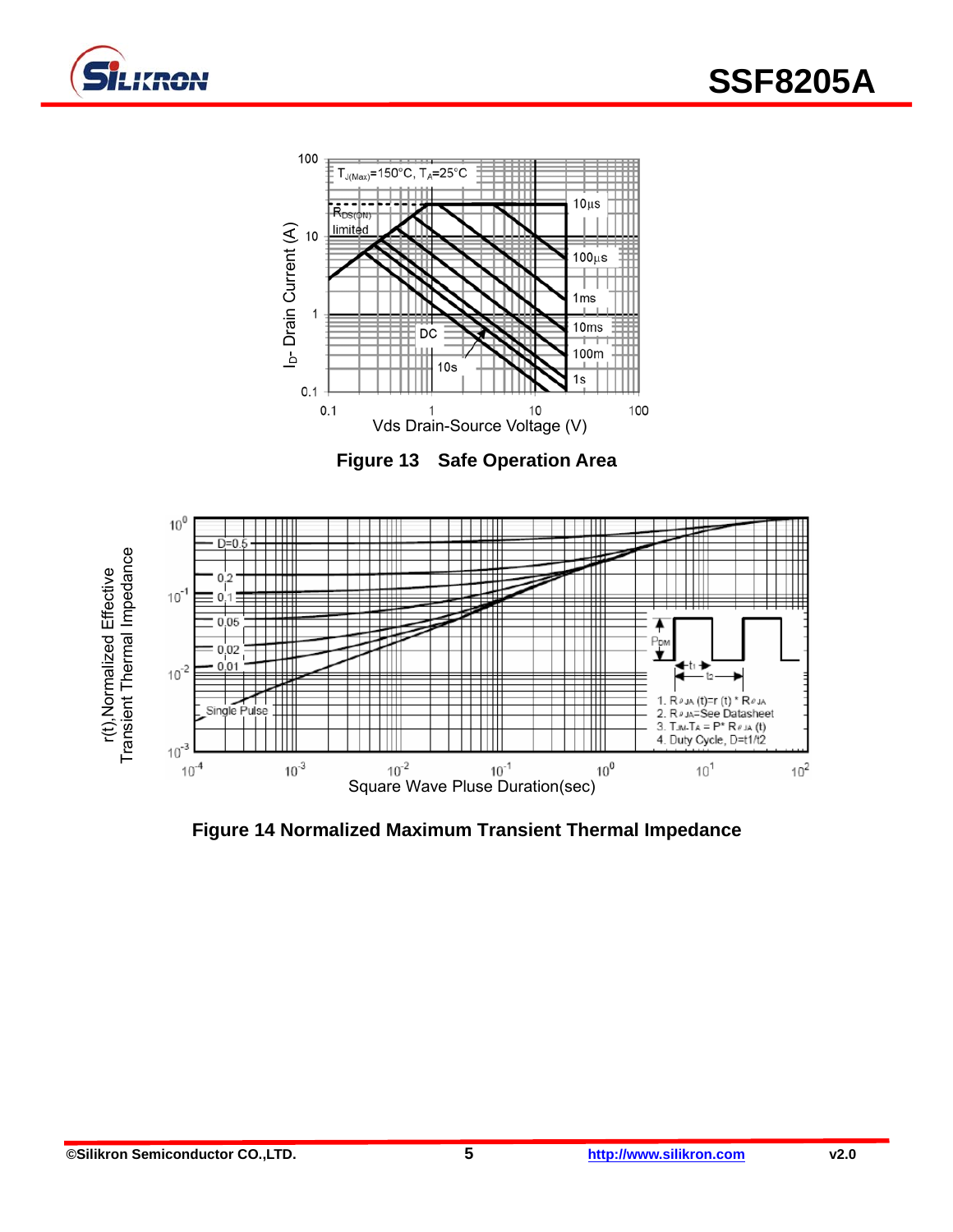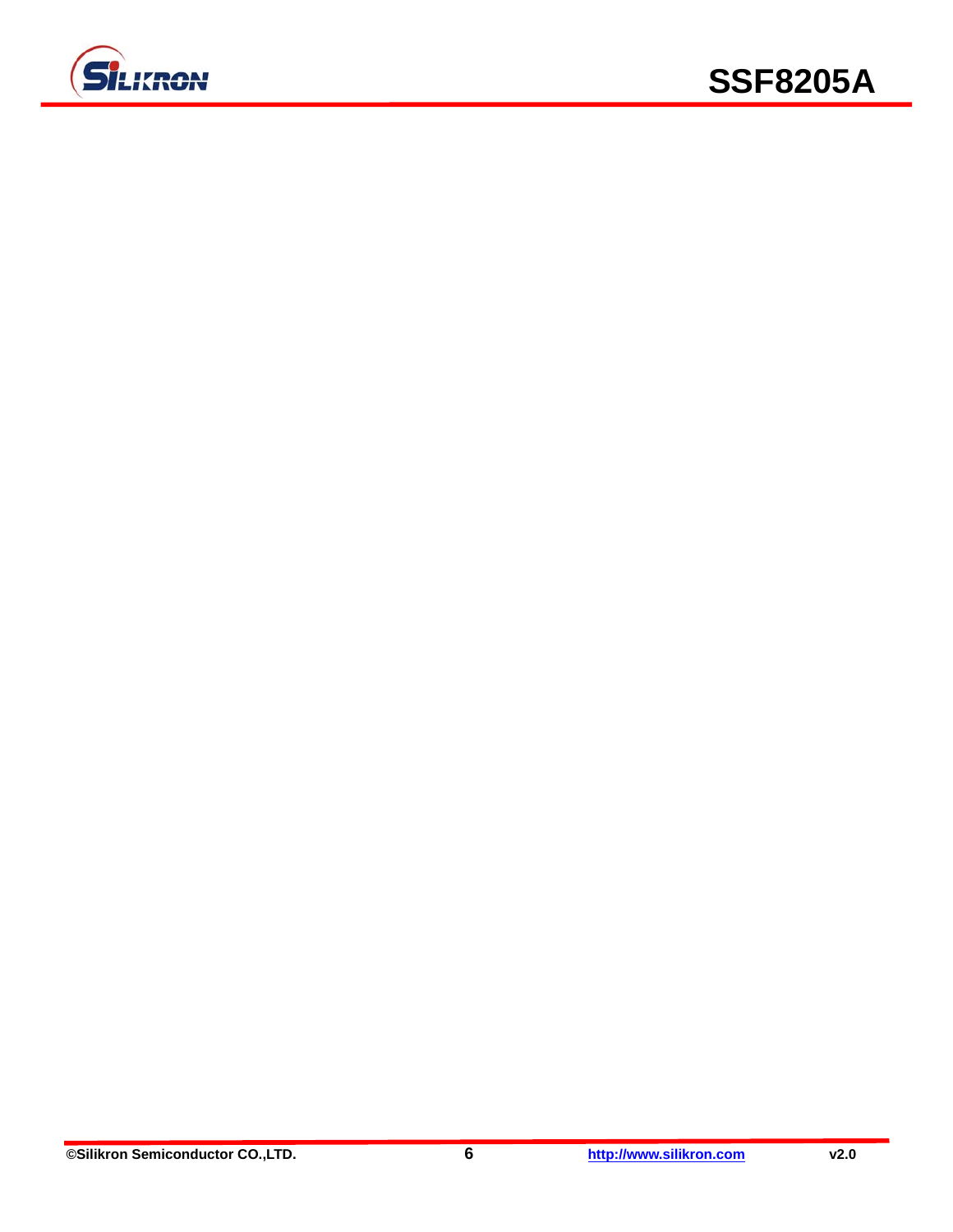

## **TSSOP-8 PACKAGE INFORMATION**



#### **Dimensions in Millimeters (UNIT:mm)**





#### RECOMMENDED LAND PATTERN



#### **Dimensions in millimeters**

| Symbols        | Min.<br>Nom. |      | Max.      |  |  |
|----------------|--------------|------|-----------|--|--|
| А              |              |      | 1.20      |  |  |
| A <sub>1</sub> | 0.05         |      | 0.15      |  |  |
| A <sub>2</sub> | 0.80         | 1.00 | 1.05      |  |  |
| b              | 0.19         |      | 0.30      |  |  |
| С              | 0.09         |      | 0.20      |  |  |
| D              | 2.90         | 3.00 | 3.10      |  |  |
| E              | 6.40 BSC     |      |           |  |  |
| E1             | 4.30         | 4.40 | 4.50      |  |  |
| е              | 0.65 BSC     |      |           |  |  |
| L              | 0.45         | 0.60 | 0.75      |  |  |
| θ              | $0^{\circ}$  |      | $8^\circ$ |  |  |

#### **Dimensions in inches**

| Symbols | Min.  | Nom.      | Max.  |  |
|---------|-------|-----------|-------|--|
| A       |       |           | 0.047 |  |
| A1      | 0.002 |           | 0.006 |  |
| A2      | 0.031 | 0.039     | 0.041 |  |
| b       | 0.007 |           | 0.012 |  |
| C       | 0.004 |           | 0.008 |  |
| D       | 0.114 | 0.118     | 0.122 |  |
| E       |       | 0.252 BSC |       |  |
| E1      | 0.169 | 0.173     | 0.177 |  |
| e       |       | 0.026 BSC |       |  |
| L       | 0.018 | 0.024     | 0.030 |  |
| θ       | Ω°    |           | 8°    |  |

## **NOTES**:

- 1. All dimensions are in millimeters.
- 2. Dimensions are inclusive of plating
- 3. Package body sizes exclude mold flash and gate burrs. Mold flash at the non-lead sides should be less than 6 mils.
- 4. Dimension L is measured in gauge plane.
- 5. Controlling dimension is millimeter, converted inch dimensions are not necessarily exact.